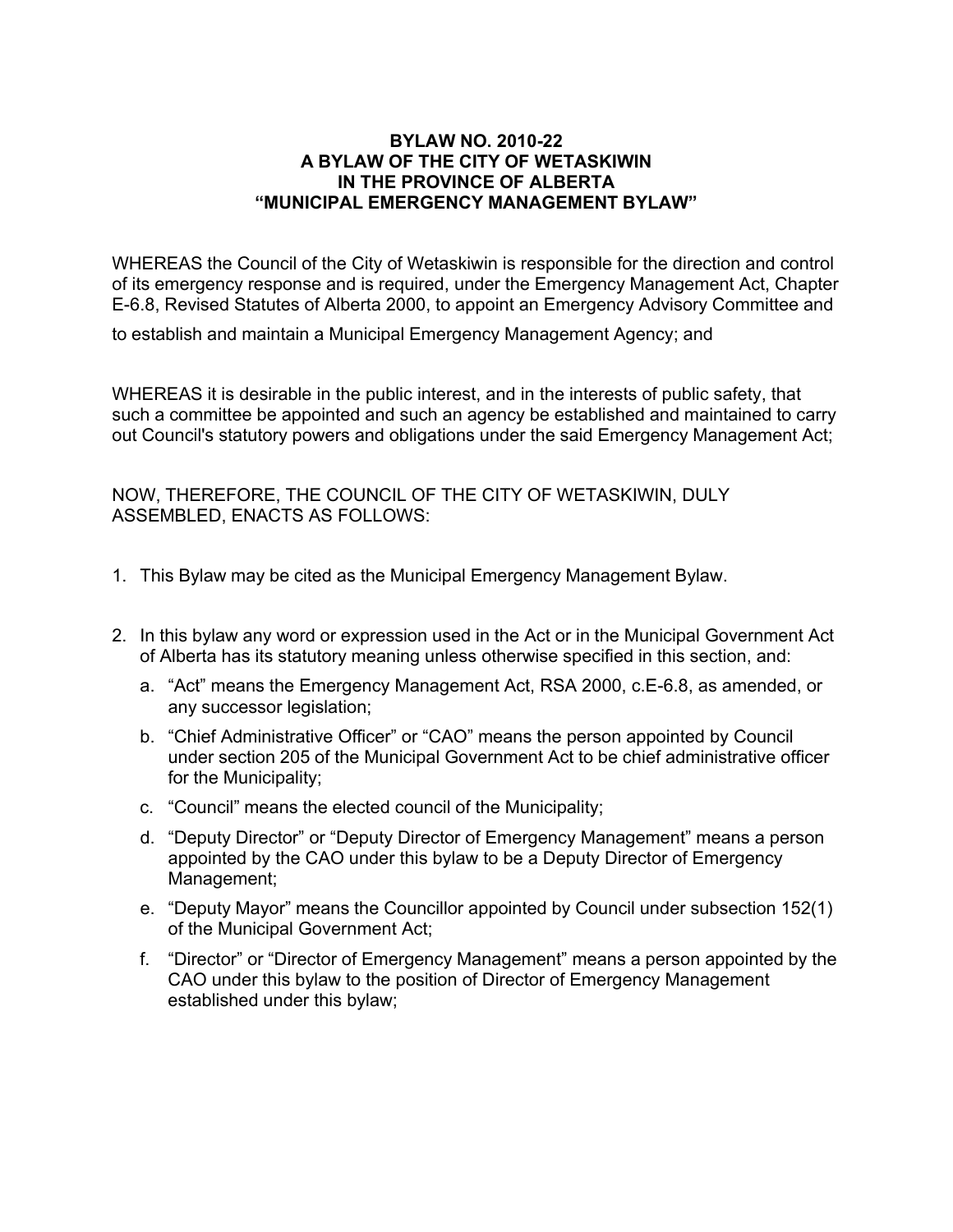

- g. "Disaster" has the meaning set out in the Act. (BL 19/004)
- h. "Emergency" has the meaning set out in the Act and does not include the definition in the Municipal Government Act;
- i. "Emergency Advisory Committee" or "Committee" means the Council committee established under this bylaw;
- j. "Emergency Management" means the management of Emergencies including all activities and risk management measures related to the phases of: prevention, mitigation, preparedness, response and recovery.
- k. "Emergency Management Agency" or "Agency" means the agency established under this bylaw;
- l. "Emergency Management Plan" means a planning document approved by the CAO on the recommendation of the Director, dealing comprehensively with all phases of Emergency Management;
- m. "Emergency Operations Centre" means a secure site from which Emergency response and recovery activities are monitored, coordinated and supported;
- n. "Lessons Learned Report" means a report on Lessons Learned and Recommendations following the review of any major incident;
- o. "Mayor" means the chief elected official of the Municipality;
- p. "Municipality" means the municipal corporation of the City of Wetaskiwin or the geographic area contained within its boundaries;
- q. "State of Local Emergency" means a state of local emergency declared in accordance with the provisions of the Act and this bylaw.
- r. "ICS" The Incident Command System is a standardized approach to the command, control, and coordination of emergency response providing a common hierarchy within which responders from multiple agencies can be effective.

### **3. EMERGENCY ADVISORY COMMITTEE**

- a. The Emergency Advisory Committee is hereby established for the City of Wetaskiwin.
- b. All Council Members are members of the Emergency Advisory Committee.
- c. A quorum for any meeting, other than an Emergency meeting or a meeting for the purpose of declaring or renewing a state of local emergency, shall meet the quorum requirements as set out in the City of Wetaskiwin Council Procedure Bylaw.
- d. The Mayor is the Chair of the Committee. If the Mayor is absent, the Deputy Mayor will chair the Committee, and in the absence of the Deputy Mayor, the Council Member present who is next scheduled in the roster as Deputy Mayor shall chair. In the event there are no Council members present who are scheduled to be Deputy Mayor, then the last Council Member to fulfill the role of Deputy Mayor shall Chair.
- e. The Emergency Advisory Committee shall meet annually, or more frequently as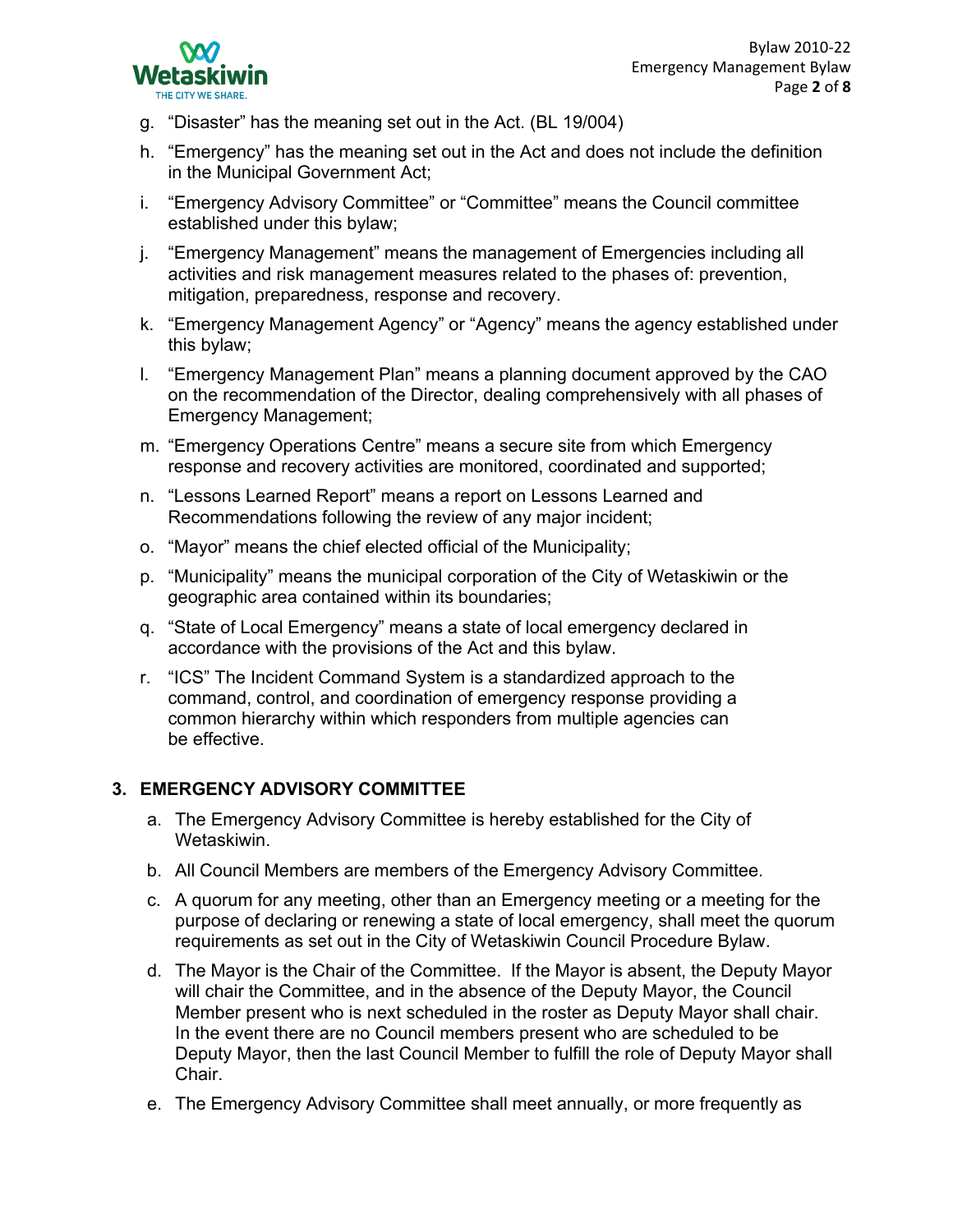

required, and may in the event of an Emergency or disaster meet on less than twenty-four hours' notice. Where meetings in person are not feasible, the Committee may convene by electronic means of communication.

- f. The City Manager may call an Emergency meeting of the Committee where they, or the Director of Emergency Management, consider that an Emergency or Disaster exists or may exist that affects the City.
- g. The City Manager must give a minimum of one hour notice of the time and place of an emergency meeting to as many members of Council as possible in the circumstances.
- h. A quorum of an emergency meeting of the Emergency Advisory Committee shall consist of those members of Council who attend that meeting.
- i. The Committee shall meet at least semi-annually and may meet more frequently at the call of the chair to review the development of Emergency plans and programs and to make such recommendations as the Committee deems advisable in respect of them, including without limitation:
	- i. reviewing the Emergency Management Plan and related plans and programs and any proposed revisions to the Emergency Management Plan or related plans and programs, on a regular basis;
	- ii. advising the Council on the status of the Emergency Management Plan and
	- iii. related plans and programs and the on the state of Emergency preparedness in the Municipality, at least once each year.

### **4. EMERGENCY MANAGEMENT AGENCY**

- a. The Emergency Management Agency is hereby established for the City of Wetaskiwin.
- b. Membership of the Agency consists of:
	- i. the Director of Emergency Management, who shall direct the activities of and preside at meetings of the Agency;
	- ii. any Deputy Director(s) of Emergency Management;
	- iii. the City Fire Chief;
	- iv. the Officer-in-Charge of the Wetaskiwin Royal Canadian Mounted Police detachment;
	- v. representatives of the Municipality's senior leadership team appointed by the CAO;
	- vi. The CAO in cases where the CAO is not the DEM
	- vii. and includes any person that a member of the Agency may assign to act in the member's absence.
- c. The Director may invite representatives of external organizations to work with the Agency in developing the Emergency Management Plan or related plans or programs, or in implementing the Emergency Management Plan or related plans or programs after they have been adopted or approved, including without limitation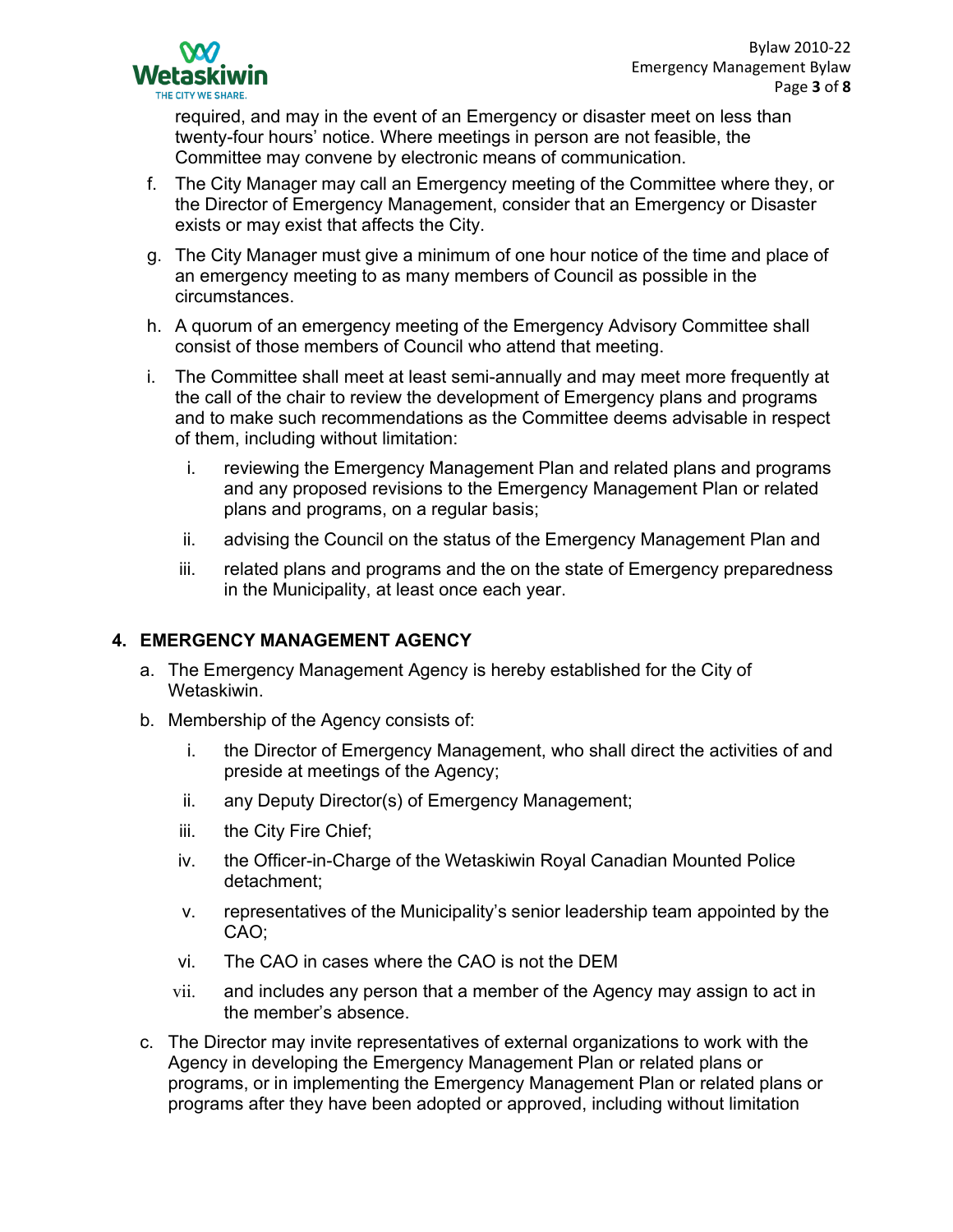

representatives of: the Indigenous community, the Government of Alberta, industry or industry groups, business or business groups, utility and telecommunication providers, community organizations, local leaders, support groups, emergency social service organizations, and mutual aid partners.

- d. The Agency shall act as agent of the Council in exercising the Council's duties to prepare and approve Emergency plans and to cause any Emergency plan or program to be put into operation. Where the Council has delegated such duties to the Director under this bylaw, the Agency shall generally support and provide assistance and guidance to the Director in the development, implementation and coordination of Emergency Management plans and programs, including without limitation at the Director's request:
	- i. assisting in development and ongoing review of the Municipality's Emergency Management Plan and any other documents that relate to or support the Emergency Management Plan including administrative directives, strategic plans, budgets, business plans and business continuity plans;
	- ii. assist in developing recommendations for policies and programs, and requests to the CAO or Council for resources or budget approvals;
	- iii. during and following the response phase of an Emergency, assist with coordinating or facilitating communications; implementing business continuity plans, and supporting recovery planning;
	- iv. providing support and assistance to the Emergency Advisory Committee;
	- v. meeting with external stakeholder groups during any phase of Emergency Management.

# **5. STATE OF LOCAL EMERGENCY (SOLE)**

- a. If the Mayor is available and not incapacitated by the Emergency, then the Mayor acting alone constitutes a quorum of the Emergency Advisory Committee for the purpose of making a decision to declare a State of Local Emergency, renew a State of Local Emergency, terminate a State of Local Emergency or expand or reduce the part of the Municipality to which a State of Local Emergency applies.
- b. If the Mayor is unavailable or incapacitated, then the Deputy Mayor shall act alone for the purpose of making a decision to declare a State of Local Emergency, renew a State of Local Emergency, terminate a State of Local Emergency, or expand or reduce the part of the Municipality to which a State of Local Emergency applies.
- c. If the Mayor and Deputy Mayor are unavailable or incapacitated, then the Chief Administrative Officer has the authority to declare a State of Local Emergency, renew a State of Local Emergency, terminate a State of Local Emergency, or expand or reduce the part of the Municipality to which a State of Local Emergency applies.
- d. A member of the Committee having authority to act as a quorum of one to declare a State of Local Emergency has discretion with respect to that decision except where the CAO and the Director jointly recommend declaration of a State of Local Emergency in which case the member must declare a State of Local Emergency in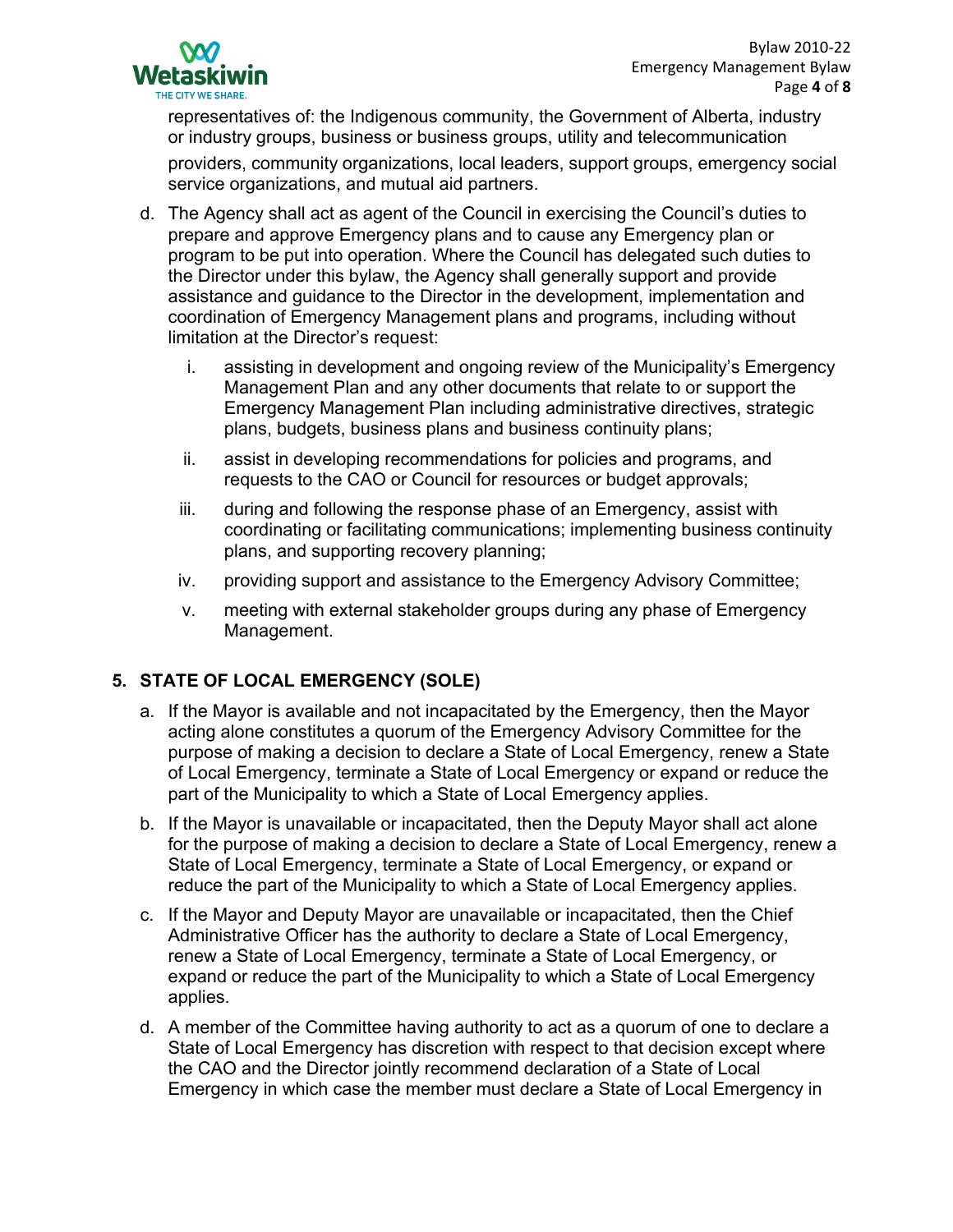accordance with that joint recommendation.

### 6. **DIRECTOR OF EMERGENCY MANAGEMENT**

- a. The role of Director of Emergency Management for the Municipality is hereby established.
- b. The Director shall exercise the duties, functions and powers of "director of the emergency management agency" as set out in the Act, together with additional duties, functions and powers set out in this bylaw.
- c. The Director has the following duties. functions and powers:
	- i. after consulting with the CAO decide whether and to what level to activate the Emergency Operations Centre;
	- ii. after consulting with the CAO decide whether to escalate or de-escalate the level of activation of the Emergency Operations Centre in response to events as they unfold;
	- iii. give direction as to which the aspects of the Emergency Management Plan that pertain to the response phase of an Emergency be put into operation;
	- iv. develop and present to the CAO for approval an Emergency Management Plan that deals comprehensively with all phases of Emergency Management, and cause everything required pursuant to an approved Emergency Management Plan and its supporting documents to be done to the extent that available resources will allow;
	- v. develop an annual business plan and budget for Emergency Management, for presentation to the Emergency Advisory Committee and to the Council;
	- vi. submit an annual report to the Emergency Advisory Committee on the status of Emergency Management plans and programs including an annual assessment of the Municipality's state of emergency preparedness;
	- vii. recommend to the CAO such policies, programs and budgets as the Director considers necessary or desirable for effective implementation of the Emergency Management Plan and the recommendations of the Lessons Learned Report;
	- viii. advise the CAO and the Committee when the Director considers that a State of Local Emergency should be declared, and to what part of the Municipality the State of Local Emergency should apply;
	- ix. upon the declaration of a State of Local Emergency, for the duration of the response phase of the Emergency and in relation to the part of the Municipality affected by the declaration the Director is authorized to do or cause to be done all things the Director considers necessary or desirable to respond to the Emergency and without limiting the foregoing the Director shall:
		- 1. assume direction and control of the Municipality's Emergency response including
			- a. making a decision on whether and to what level to activate an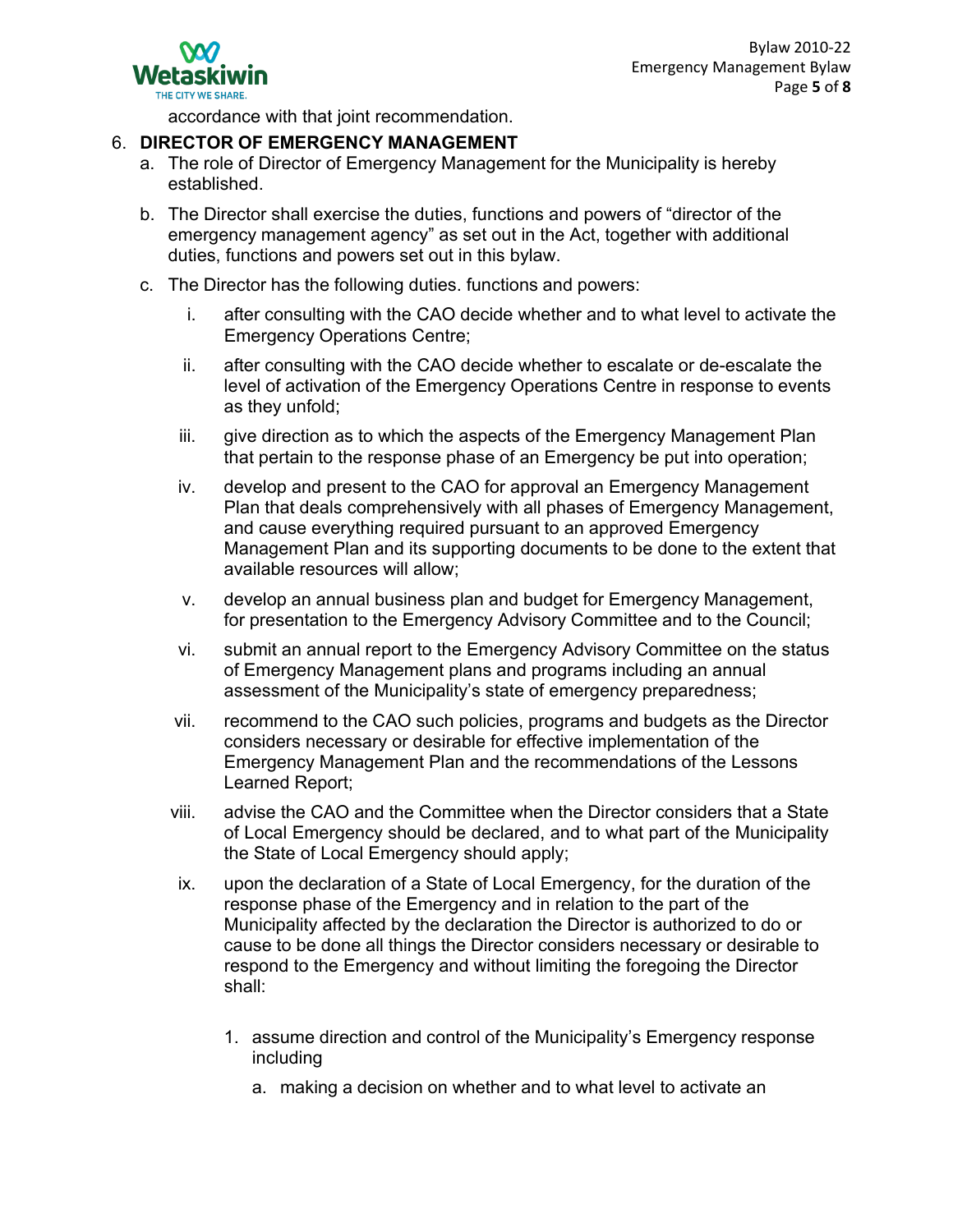

Emergency Operations Centre,

- b. managing and directing the activities of the Emergency Operations Centre after it is activated,
- c. authorizing and coordinating all services and other resources required during the Emergency, and
- d. assigning duties and tasks as required to ensure that the responsibilities of the Director are fulfilled;
- 2. respond to requests for assistance from other municipalities or Emergency Management partners affected by the Emergency, in accordance with any mutual aid agreement in force;
- 3. liaise with representatives of the Government of Alberta and other municipalities when fulfilling responsibilities under the Act;
- 4. provide to the CAO or direct that the CAO be provided with, on a regular basis, information to assist the CAO in determining what funds are required to support the Emergency response and to enable the CAO to discharge the CAO's responsibility to keep the Council and other stakeholders informed on the Municipality's Emergency response;
- 5. exercise the extraordinary powers referenced in subsection 19(1) of the Act,, when the Director deems it advisable to do so
- 6. consult with the CAO on tactical command decisions that may have implications for the recovery phase of the Emergency, to the extent that Emergency circumstances will allow for such consultation before decisions are made;
- 7. advise the CAO and the Committee when in the opinion of the Director a State of Local Emergency should be renewed or terminated.
- 7. City Manager (CAO) in Emergency Management
	- a. The CAO:
		- i. shall appoint a Director of Emergency Management;
		- ii. may appoint one or more Deputy Directors of Emergency Management and specify the duties of the Deputy Director position; and
		- iii. may appoint such members of the Municipality's senior leadership team to the Emergency Management Agency as the CAO deems appropriate to support the Agency's duties and functions.
	- b. In consultation with the Director the CAO shall approve:
		- i. the Municipality's Emergency Management Plan; and
		- ii. such administrative directives, business continuity plans and other supporting documents as the CAO deems advisable to support the Emergency Management Plan.
	- c. Upon the advice of the Director the CAO shall present to the Emergency Advisory Committee or to Council for consideration such policies, programs and budgets as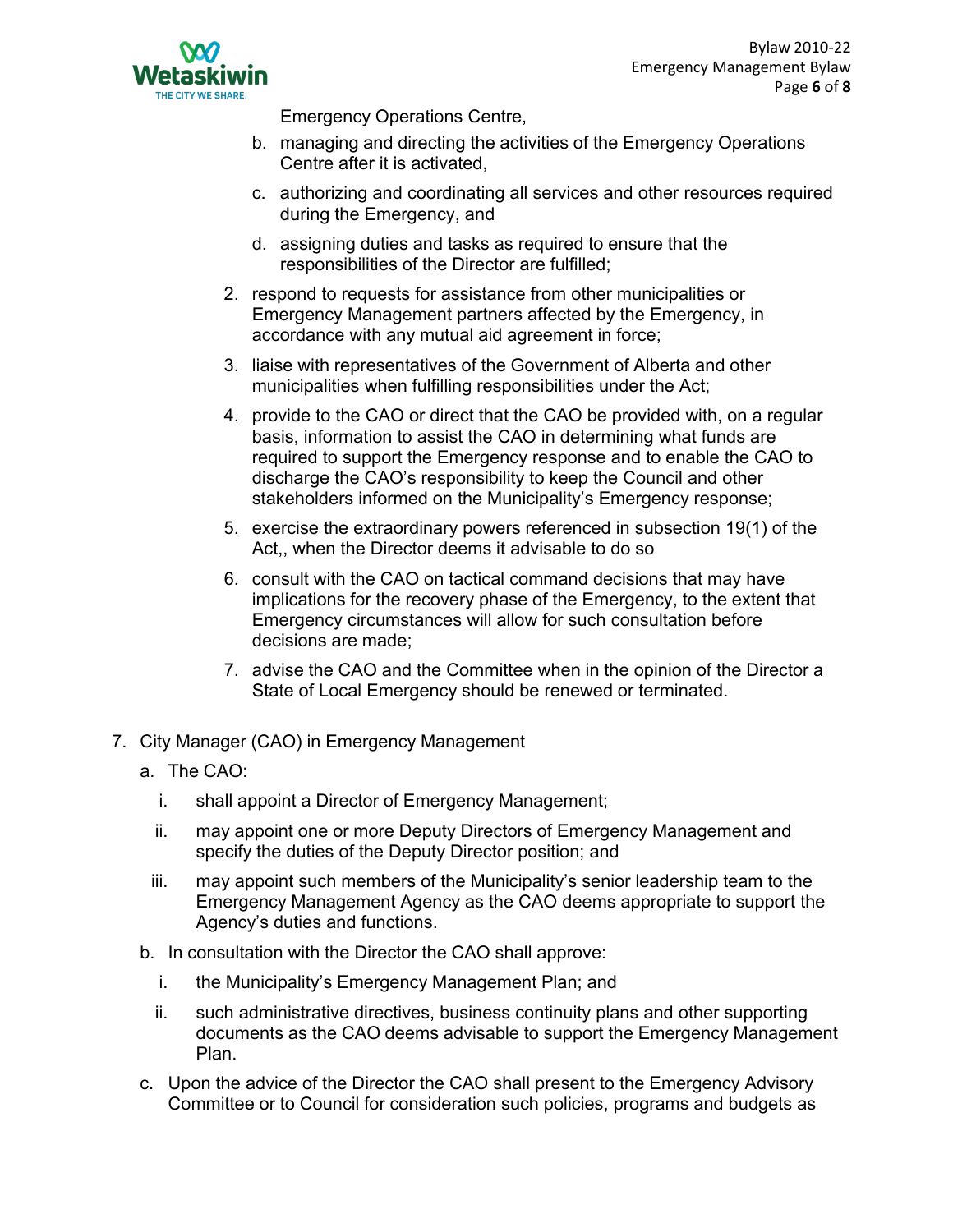

the CAO deems advisable for adoption by the Council, to implement both the Emergency Management Plan and the recommendations of the Lessons Learned Report.

- d. Upon the occurrence of an Emergency and during the response phase of the Emergency the CAO shall:
	- i. after consulting with the Director where practicable, advise the Mayor, Deputy Mayor or Acting Mayor whether a State of Local Emergency should be declared and if so to what part of the Municipality the State of Local Emergency should apply;
	- ii. after consulting with the Director where practicable and in the absence or incapacity of the Mayor, the Deputy Mayor and the Acting Mayor, declare a State of Local Emergency if the CAO deems it advisable to do so and decide whether to renew or terminate a State of Local Emergency;
- iii. cause business continuity plans to be put into operation;
- iv. determine what funds are required to support the Emergency response and cause such funds to be expended for that purpose using the authority of clause 248(1)(b) of the Municipal Government Act if necessary;
- v. co-ordinate flows of information to Council and to other stakeholders who are not actively involved in Emergency response but have a need or a desire to be aware of the Municipality's Emergency response measures as they occur;
- vi. consult with the Director on tactical command decisions made by the Director, whenever practicable in the Emergency circumstances, and bring to such consultations a strategic perspective of the potential implications of tactical command decisions for the recovery phase of the Emergency;
- vii. generally exercise the natural person powers of the Municipality in any way reasonably necessary to respond the Emergency.
- e. During the response phase of an Emergency the CAO retains all duties, functions and powers of a CAO under the Municipal Government Act and under the CAO Bylaw

## 8. SEVERABILITY AND EFFECT

- a. Every provision of this Bylaw is independent of all other provisions and it is the intention of the Council that if any provision of this Bylaw is deemed invalid by legislation or is declared invalid by a court of competent jurisdiction, all other provisions of this Bylaw shall remain valid and enforceable.
- b. Bylaw 1960-20 is repealed.